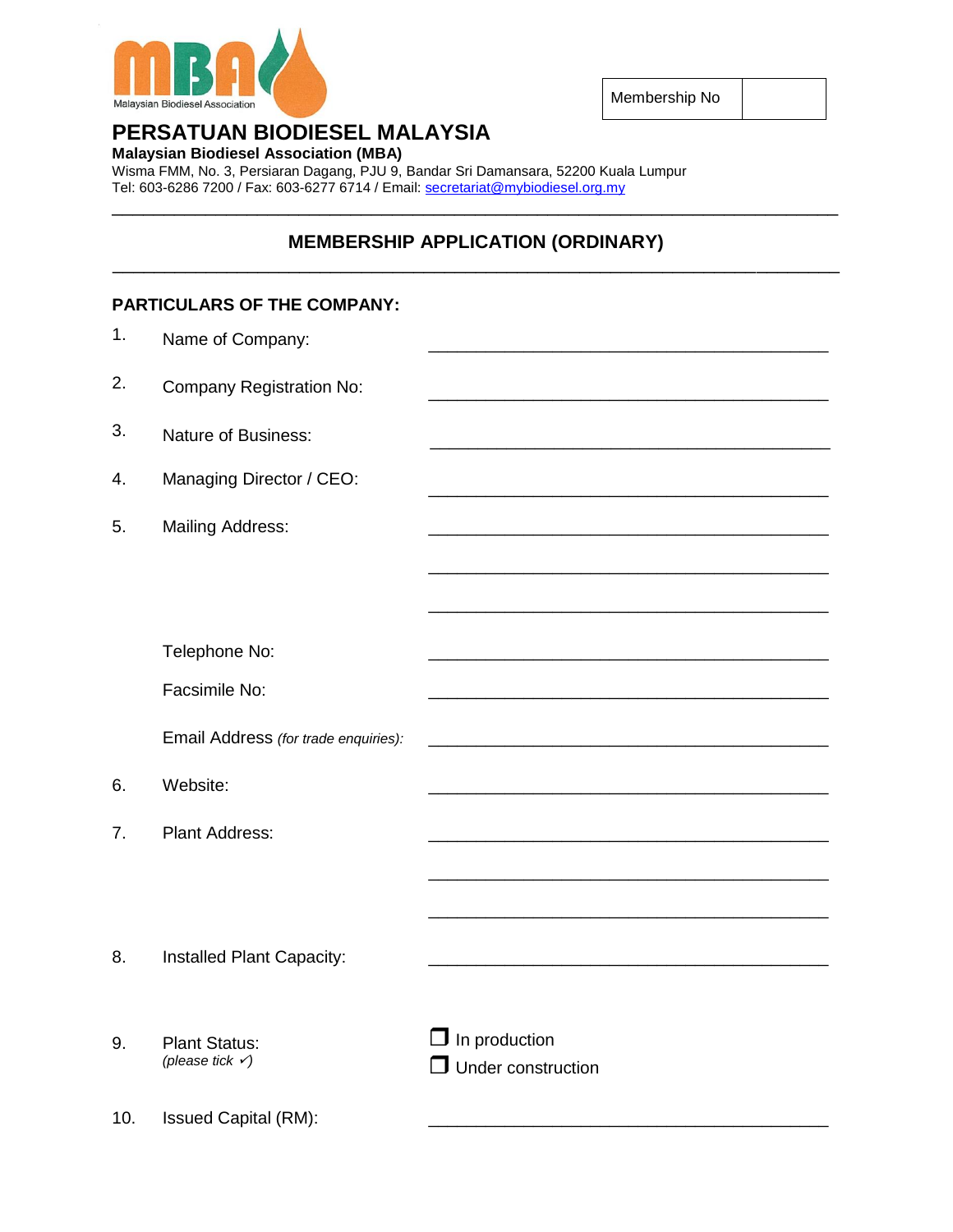| 11. | Annual Sales Turnover (RM):                        |                                                                                              |
|-----|----------------------------------------------------|----------------------------------------------------------------------------------------------|
| 12. | No of Employees:                                   |                                                                                              |
| 13. | <b>Export Markets:</b>                             |                                                                                              |
| 14. | Manufacturing Licence No:                          | Note: Please enclose a copy of the manufacturing licence together with this application form |
| 15. | Technology by:                                     |                                                                                              |
| 16. | Ownership<br>(please tick $\checkmark$ )           | 100% Malaysian<br>$\Box$ Joint Venture (Malaysian: $\_\_\%$ )<br>$\Box$ Foreign ( $\_\_\%$ ) |
|     | <b>COMPANY'S AUTHORISED REPRESENTATIVE IN MBA:</b> |                                                                                              |
| 1.  | Name (Main Representative):                        |                                                                                              |
|     | Designation                                        |                                                                                              |
|     | Email:                                             |                                                                                              |

2. Name *(Alt Representative)*:

Designation

Email:

### **PROPOSER AND SECONDER FOR MEMBERSHIP APPLICATION:**

| <b>PROPOSER</b> | <b>SECONDER</b> |
|-----------------|-----------------|
| Name:           | Name:           |
| Company:        | Company:        |
| Signature:      | Signature:      |

\_\_\_\_\_\_\_\_\_\_\_\_\_\_\_\_\_\_\_\_\_\_\_\_\_\_\_\_\_\_\_\_\_\_\_\_\_\_\_\_\_\_

\_\_\_\_\_\_\_\_\_\_\_\_\_\_\_\_\_\_\_\_\_\_\_\_\_\_\_\_\_\_\_\_\_\_\_\_\_\_\_\_\_\_

\_\_\_\_\_\_\_\_\_\_\_\_\_\_\_\_\_\_\_\_\_\_\_\_\_\_\_\_\_\_\_\_\_\_\_\_\_\_\_\_\_\_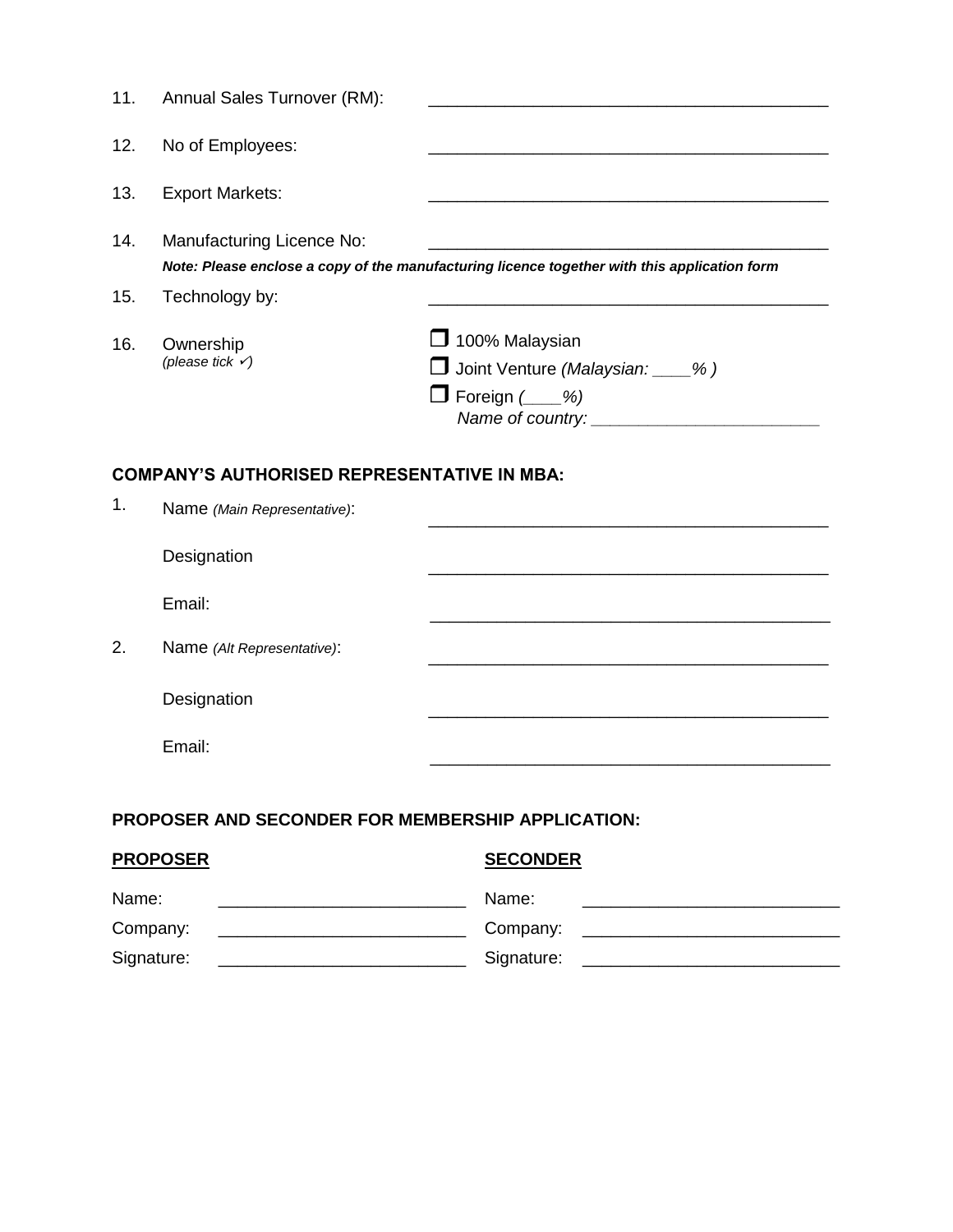#### **DECLARATION:**

We, \_\_\_\_\_\_\_\_\_\_\_\_\_\_\_\_\_\_\_\_\_\_\_\_\_\_\_\_\_\_\_\_\_\_\_\_\_\_\_ *(Name of Company)* certify that upon being accepted as a member of the Persatuan Biodiesel Malaysia / Malaysian Biodiesel Association, agree to be bound by the Constitution of the Association now in force, and also to be bound by any amendments to the Constitution or any other regulations adopted from time to time by the Association.

| Signature:     |  |
|----------------|--|
| Name:          |  |
| Company Stamp: |  |
| Date:          |  |

#### **Declaration of Installed Capacity:**

We also hereby declare that the installed capacity stated in this membership application form is true and correct, as certified by our company auditor, with their details below:

| 1.                 | Name of Company / Auditor                                                                   |                                                                                                      |
|--------------------|---------------------------------------------------------------------------------------------|------------------------------------------------------------------------------------------------------|
| 2.                 | Address & Contact Details                                                                   |                                                                                                      |
|                    |                                                                                             |                                                                                                      |
| 3.                 | Company Stamp:                                                                              |                                                                                                      |
| <b>Secretariat</b> |                                                                                             | Note: This section must be completed before submission of the membership application form to the MBA |
|                    | <b>FOR OFFICE USE ONLY</b>                                                                  |                                                                                                      |
|                    | $\mathbf{D}$ and $\mathbf{A}$ are the set of $\mathbf{D}$ and $\mathbf{A}$ and $\mathbf{A}$ |                                                                                                      |

| Date of Application Received              |   |  |
|-------------------------------------------|---|--|
| Date of Application Tabled to EXCO        | ÷ |  |
| Date of Application Approved / Rejected : |   |  |
| Date of Applicant Notified                |   |  |
| Date of Payment Received                  |   |  |
| <b>Signature of Secretariat</b>           |   |  |